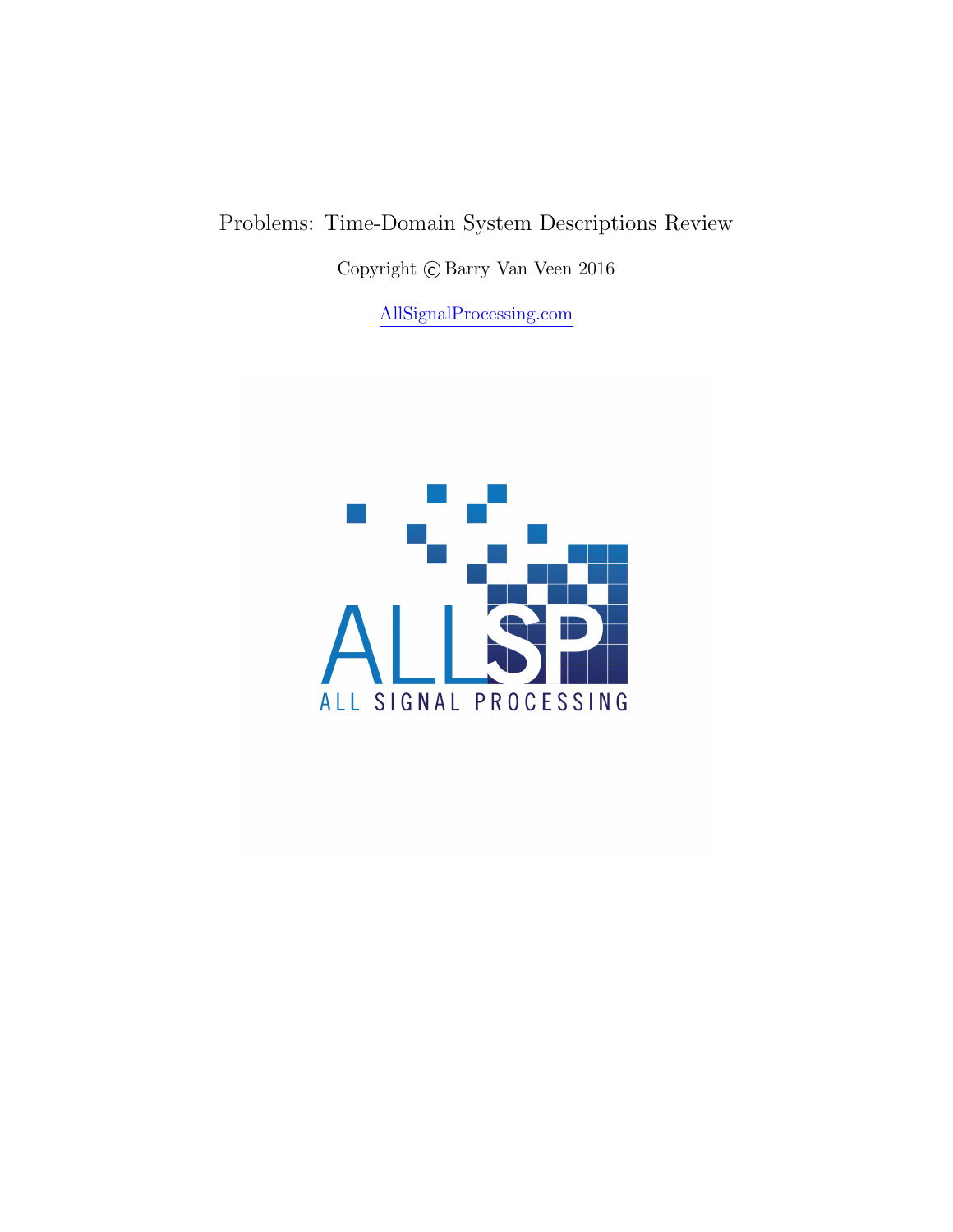1. Which of the following systems with input  $x(t)$  and output  $y(t)$  are stable? Select all that apply.

a)

$$
\frac{d}{dt}y(t) - 0.5y(t) = 2x(t) + \frac{d}{dt}x(t)
$$

b)

$$
y(t) = \int_{-\infty}^{\infty} x(t - \tau)h(\tau)d\tau, \quad h(\tau) = \cos(\pi \tau)u(\tau + 1)
$$

c)

$$
y(t) = \log(x(t+1))
$$

d)

$$
\frac{d}{dt}y(t)+3y(t)=\frac{d}{dt}x(t)
$$

e) none are stable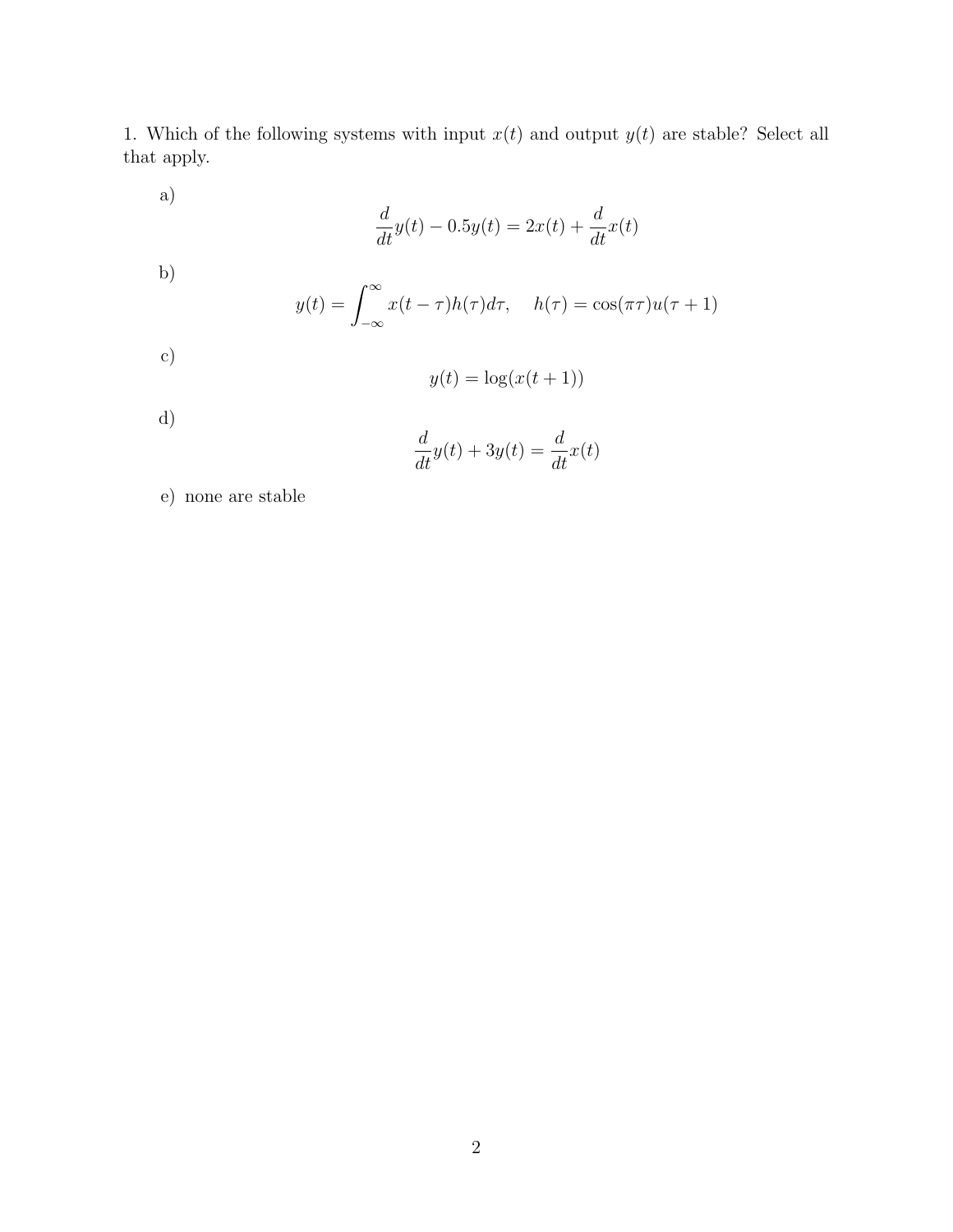2. Which of the following systems with input  $x(t)$  and output  $y(t)$  are causal? Select all that apply.

a)

$$
\frac{d}{dt}y(t) - 0.5y(t) = 2x(t) + \frac{d}{dt}x(t)
$$

b)

$$
y(t) = \int_{-\infty}^{\infty} x(t - \tau)h(\tau)d\tau, \quad h(\tau) = \cos(\pi\tau)u(\tau + 1)
$$

c)

$$
y(t) = \log(x(t+1))
$$

d)

$$
\frac{d}{dt}y(t)+3y(t)=\frac{d}{dt}x(t)
$$

e) none are causal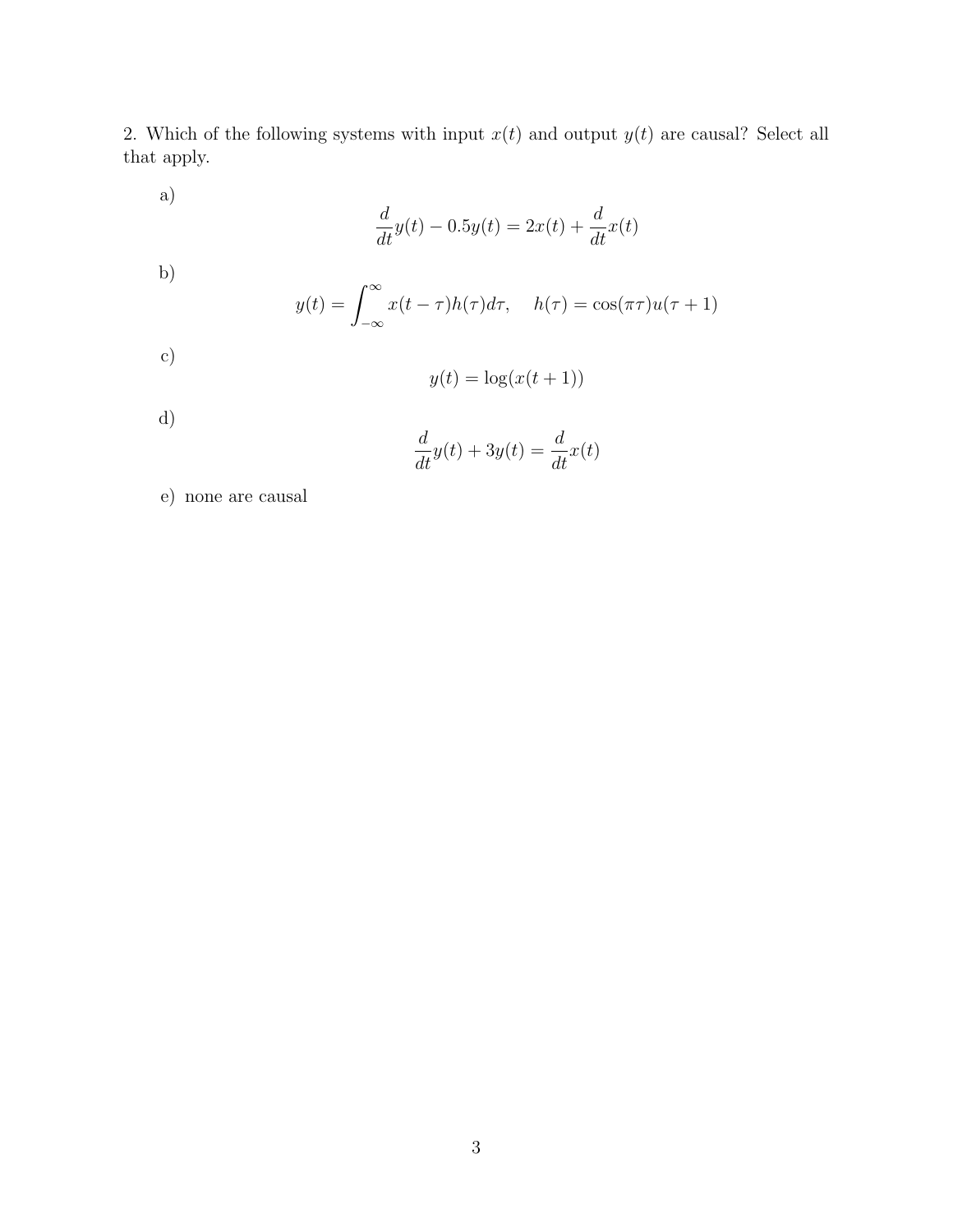3. Which of the following systems with input  $x(t)$  and output  $y(t)$  are time-invariant? Select all that apply.

a)  $y(t) = \int^{\infty}$ −∞  $x(t-\tau)h(\tau)d\tau$ ,  $h(\tau) = e^{-\tau}\sin(\pi\tau)u(\tau-1)$ b)  $\frac{d}{dt}y(t) - 0.5y(t) = 2tx(t) + \frac{d}{dt}x(t)$ c)  $y(t) = (t+1)^2 \cos(x(t+1))$ d)

$$
\frac{d}{dt}y(t) + 3y(t) = \frac{d}{dt}x(t)
$$

e) none are time invariant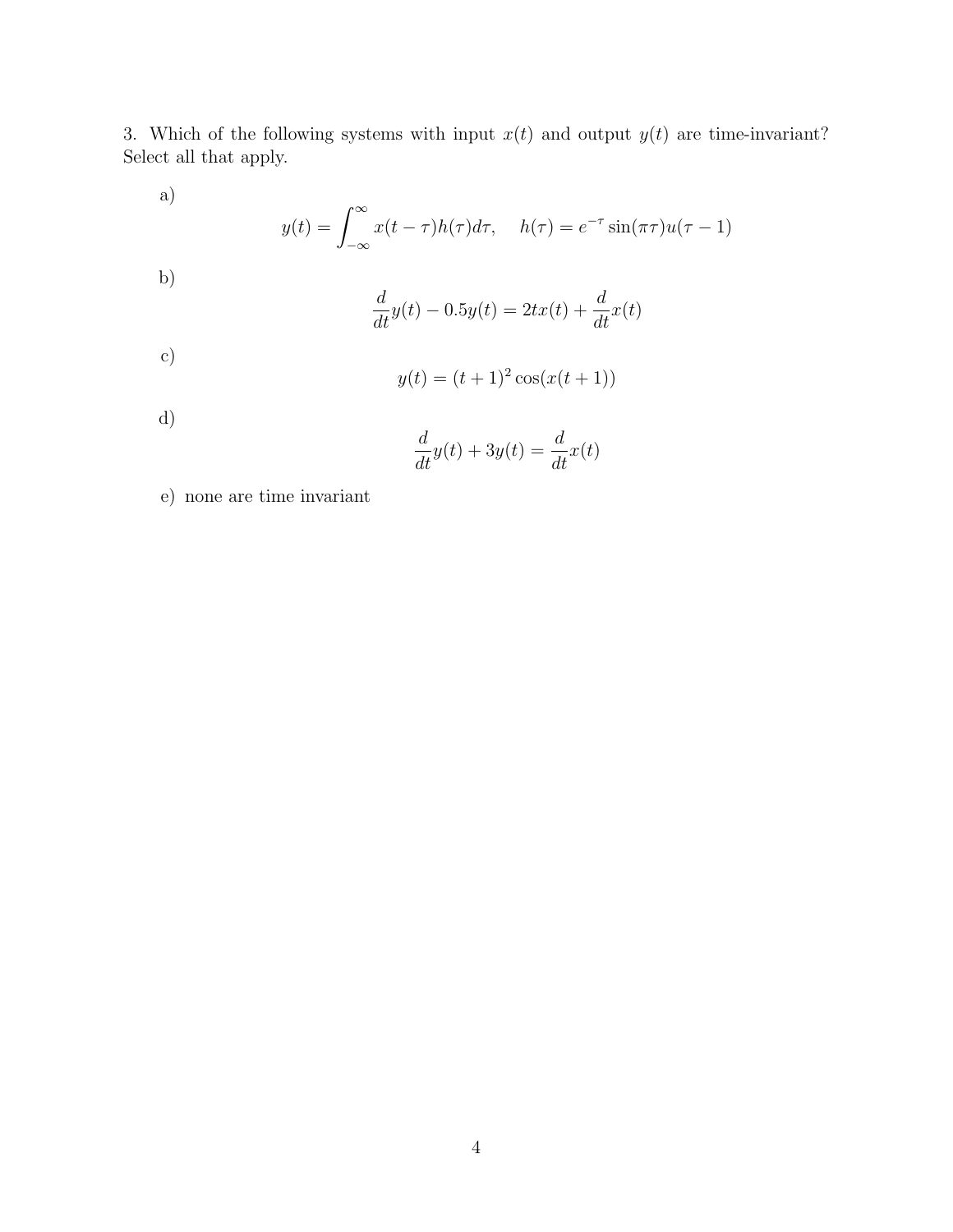4. Consider a system with impulse response  $h(t) = u(t+1) - 2u(t-3) + u(t-5)$  and input signal  $x(t) = u(t-1)$ , as shown below. Note the signals continue outside the time



ranges shown by holding the values at the boundary of the graphs. Answer the questions on the following pages about the output  $y(t)$  of this system.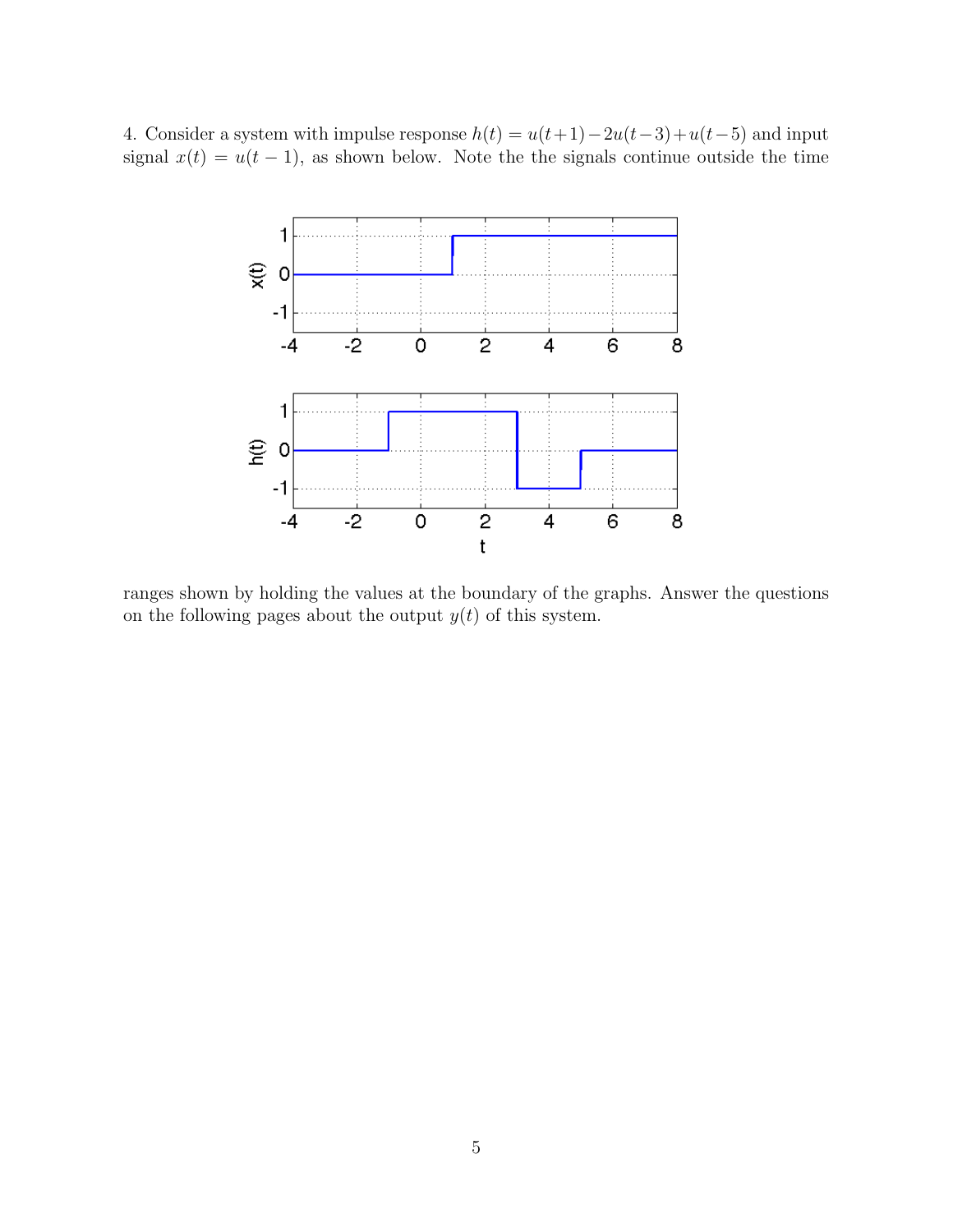a)  $y(t)$  is constant for  $t <$  \_\_\_\_\_\_\_\_\_ and on this range  $y(t) =$  \_\_\_\_\_\_\_\_\_.

b) As t increases beyond the answer to the previous question,  $y(t)$  is (increasing, decreasing, constant) until  $t =$  \_\_\_\_\_\_\_\_\_.

c) As t increases beyond the answer to the previous question,  $y(t)$  is (increasing, decreasing, constant) until  $t =$  \_\_\_\_\_\_\_\_\_.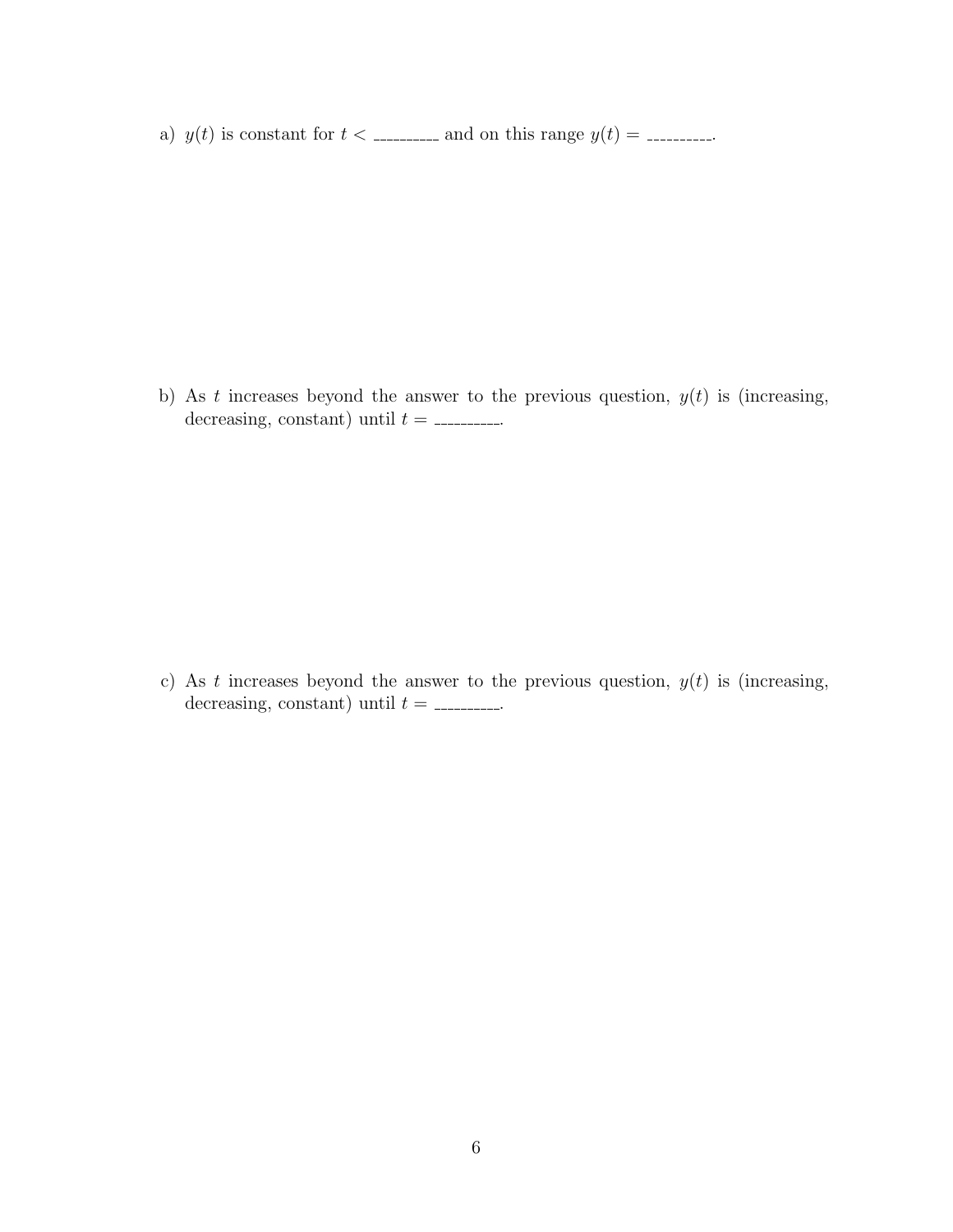d) Find  $y(t)$ .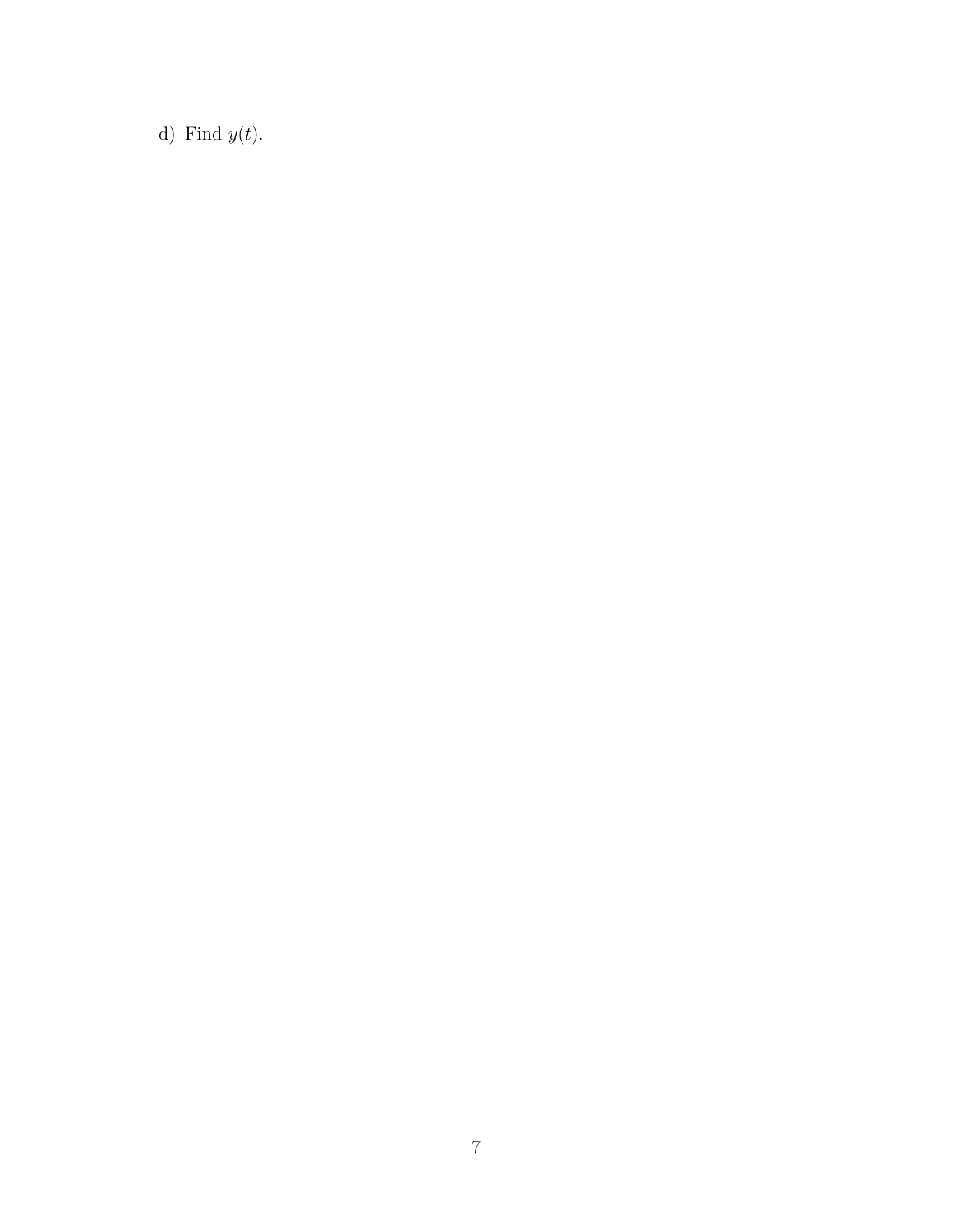5. A system with input  $x[n]$  and output  $y[n]$  is described by the difference equation

$$
y[n] - \frac{1}{4}y[n-1] + ay[n-2] = x[n] + bx[n-1]
$$

If the input is  $x[n] = u[n]$  the output of the system is found to be  $y[n] = 1 + \left(\frac{1}{2}\right)^n$  $(\frac{1}{2})^n + 2(-\frac{1}{4})$  $\frac{1}{4}$ <sup>n</sup> for  $n\geq 0.$ 

a) Enter the value  $a =$  \_\_\_\_\_\_\_\_\_.

b) Enter the value  $b =$  \_\_\_\_\_\_\_\_\_.